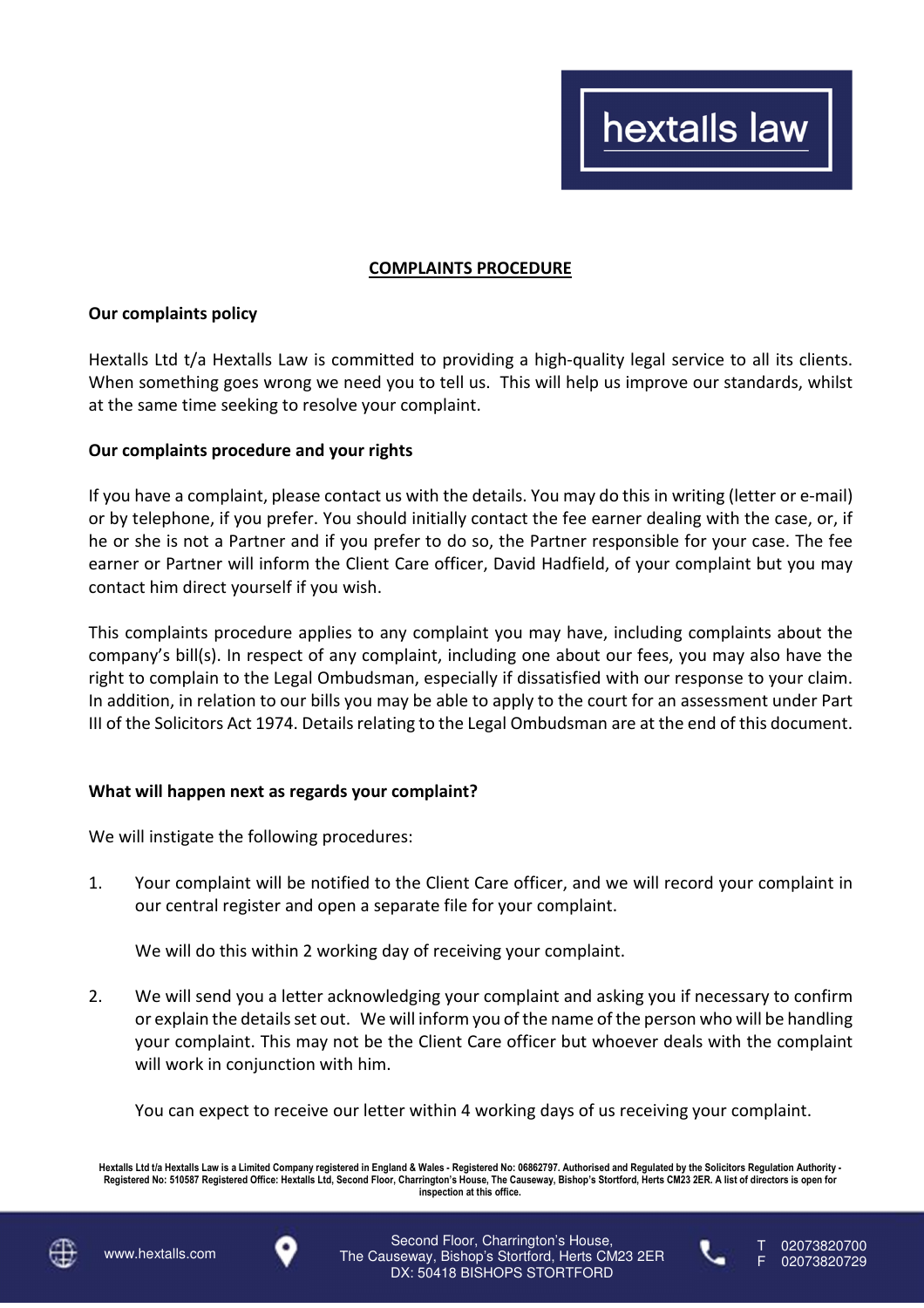Alternatively, if you prefer, we can deal with this part of the procedure by telephone or at a meeting.

- 3. We will then start to investigate your complaint. This will normally involve the following steps:
	- The Client Care officer or person dealing with your complaint will:
		- ask the member of staff who acted for you to report to him on your complaint within 7 working days.
		- examine their reply and the information in your complaint file. If necessary, he may also speak to them. This will take up to a further 5 working days from receiving their reply and the file.
- 4. We will then, within a further 5 working days, offer to hold a meeting with you to discuss and, we hope, resolve your complaint. If you agree to meet us, then within 3 working days of the meeting taking place we will write to you to confirm what took place, and any solutions/steps that we have agreed with you.
- 5. If you do not wish to attend a meeting with us, then within 5 working days of your telling us this we shall write to you with our response to your complaint.
- 6. After this if you are still not satisfied you may contact us again. We will then arrange to review our decision, which we shall do within 10 working days. We will let you know the result of the review within 5 working days of the end of the review. At this time we will normally write to you confirming our final position on your complaint and explaining our reasons.
- 7. When undertaking the review mentioned above at paragraph 6, we may invite you to agree to independent mediation, which will be done within the 10 working day review period. If we consider mediation appropriate, we will let you know how long this process will take and what it involves.
- 8. We will try to keep to the timescale set out above. There may, however, be times when this is not possible due to unforeseen circumstances; for example, if a relevant fee earner is away from the office when your complaint is received. If this happens we will write and tell you and say when we hope to be able to deal with your complaint.
- 9. If you remain dissatisfied you may contact the Legal Ombudsman, PO Box 6806, Wolverhampton, WV1 9WJ. The telephone number is 0300 555 0333 or if calling from abroad +44 121 245 3050. Their website is as follows: www.legalombudsmanorg.uk, and you may contact them at enquiries@legalombudsman.org.uk.

If you wish to take your complaint to the Legal Ombudsman you must ordinarily do so within six months of your receiving a written response to your complaint from us. Also and normally you must refer a complaint to the Legal Ombudsman within a year from the act/omission you are